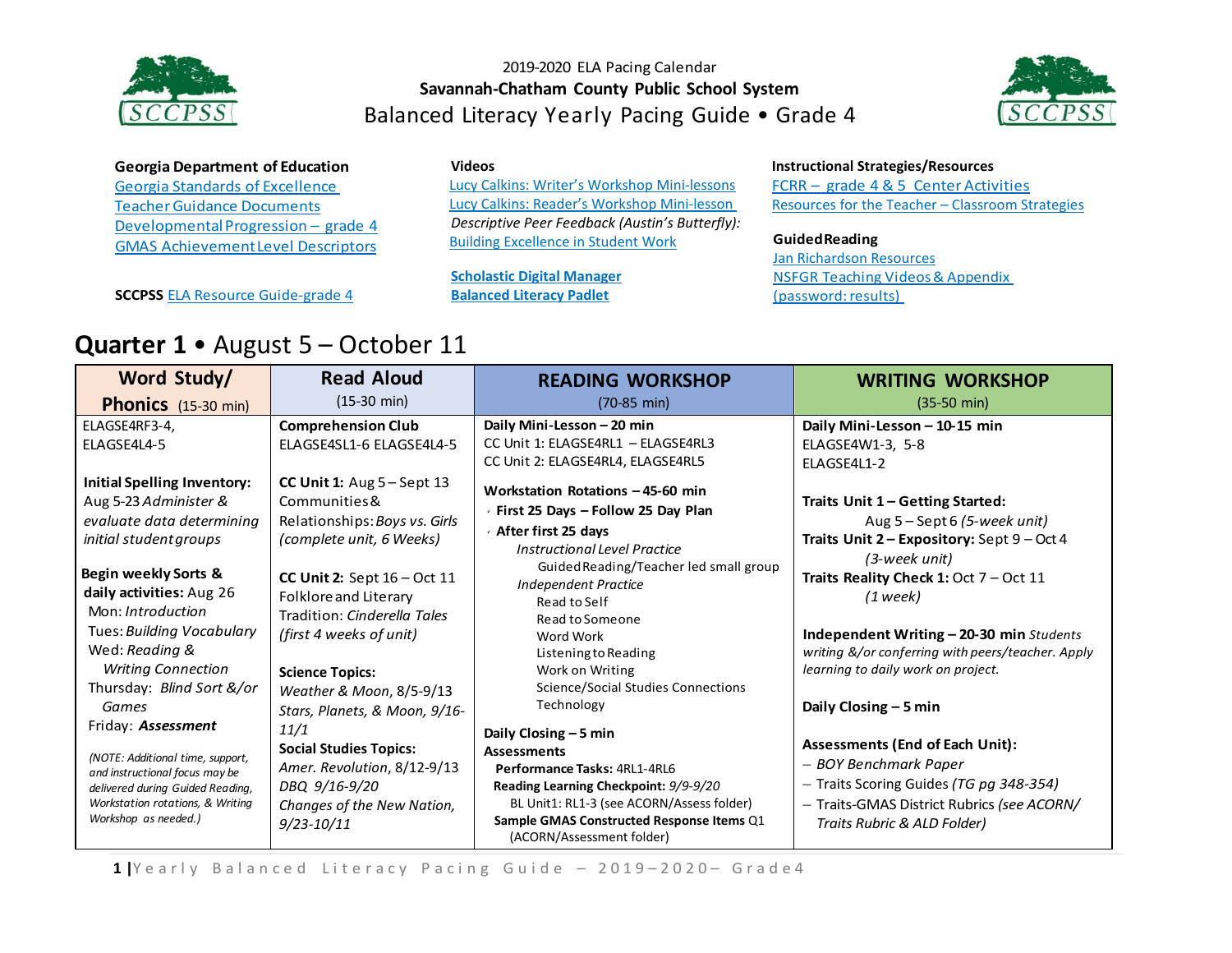



### **QUARTER 2** • October 14 – December 20

| Word Study/<br><b>Phonics</b><br>$(15-30 \text{ min})$                                                                                                                                                                                                                                                                                         | <b>Read Aloud</b><br>$(15-30 \text{ min})$                                                                                                                                                                                                                                                                                                                                                                                                                                                                                | <b>READING WORKSHOP</b><br>$(70-85 \text{ min})$                                                                                                                                                                                                                                                                                                                                                                                                                                                                                                                                                              | <b>WRITING WORKSHOP</b><br>$(35-50 \text{ min})$                                                                                                                                                                                                                                                                                                                                                                                                                                                                                                                                                        |
|------------------------------------------------------------------------------------------------------------------------------------------------------------------------------------------------------------------------------------------------------------------------------------------------------------------------------------------------|---------------------------------------------------------------------------------------------------------------------------------------------------------------------------------------------------------------------------------------------------------------------------------------------------------------------------------------------------------------------------------------------------------------------------------------------------------------------------------------------------------------------------|---------------------------------------------------------------------------------------------------------------------------------------------------------------------------------------------------------------------------------------------------------------------------------------------------------------------------------------------------------------------------------------------------------------------------------------------------------------------------------------------------------------------------------------------------------------------------------------------------------------|---------------------------------------------------------------------------------------------------------------------------------------------------------------------------------------------------------------------------------------------------------------------------------------------------------------------------------------------------------------------------------------------------------------------------------------------------------------------------------------------------------------------------------------------------------------------------------------------------------|
| ELAGSE4RF3-4,<br>ELAGSE4L4-5<br><b>Weekly Sorts &amp; daily</b>                                                                                                                                                                                                                                                                                | <b>Comprehension Club</b><br>ELAGSE4SL1-6,<br>ELAGSE4L4-6                                                                                                                                                                                                                                                                                                                                                                                                                                                                 | Daily Mini-Lesson - 20 min<br>CC Unit 2: ELAGSE4RL5 - ELAGSE4RL9<br>CC Unit 3: ELAGSE4RI1 - ELAGSE4RI3                                                                                                                                                                                                                                                                                                                                                                                                                                                                                                        | Daily Mini-Lesson - 10-15 min<br>ELAGSE4W1-3, 5-8<br>ELAGSE4L1-2                                                                                                                                                                                                                                                                                                                                                                                                                                                                                                                                        |
| activities:<br>Mon: Introduction<br>Tues: Building Vocabulary<br>Wed: Reading &<br><b>Writing Connection</b><br>Thursday: Blind Sort &/or<br>Games<br>Friday: Assessment<br>(NOTE: Additional time, support,<br>and instructional focus may be<br>delivered during Guided Reading,<br>Workstation rotations, & Writing<br>Workshop as needed.) | <b>CC Unit 2: Oct 14 - Oct 25</b><br>Folklore and Literary<br>Tradition: Cinderella Tales<br>(weeks 4-6 of unit)<br>CC Unit 3: Oct $28 - Dec 20$<br>Living Things: Amazing<br>Animals (complete unit, 6<br>weeks)<br><b>Science Topics:</b><br>Stars, Planets, & Moon, 9/16-<br>11/1<br>Forecasting Weather, 11/4-<br>12/20<br><b>Social Studies Topics:</b><br><b>Westward Expansion 10/14-</b><br>11/1<br>Abolitionist & Suffrage<br>Movements 11/4-11/15<br>DBQ 11/18-11/22<br>Causes of the Civil War, 12/2-<br>12/20 | Workstation Rotations - 45-60 min<br>Instructional Level Practice<br>Guided Reading/Teacher led small group<br><b>Independent Practice</b><br>Read to Self<br>Read to Someone<br>Word Work<br>Listening to Reading<br>Work on Writing<br><b>Science/Social Studies Connections</b><br>Technology<br>Daily Closing $-5$ min<br><b>Assessments</b><br>Performance Tasks: 4RL7-4RL9, 4RI1-4RI3<br><b>Reading Learning Checkpoint:</b><br>BL Unit2: RL4-9 - 10/21-11/1<br>BL Unit3: RI1-3 - 12/9-12/20<br>(see ACORN/Assessment folder)<br>Sample GMAS Constructed Response Items Q2<br>(ACORN/Assessment folder) | Traits Unit $3$ – Narrative: Oct $14$ – Nov 1<br>(3-week unit)<br>Traits Reality Check 2: Nov 4 - Nov 8<br>$(1$ week)<br>Traits Unit $4$ – Opinion: Nov $11$ – Dec 6<br>(3-week unit)<br>Traits Reality Check 3: Dec 9 - Dec 20<br>(2 weeks)<br>Independent Writing - 20-30 min Students<br>writing &/or conferring with peers/teacher.<br>Apply learning to daily work on project.<br>Daily Closing $-5$ min<br><b>Assessments (End of Each Unit):</b><br>- MOY Writing Sample<br>- Traits Scoring Guides (TG pg 348-354)<br>- Traits-GMAS District Rubrics (see ACORN/<br>Traits Rubric & ALD Folder) |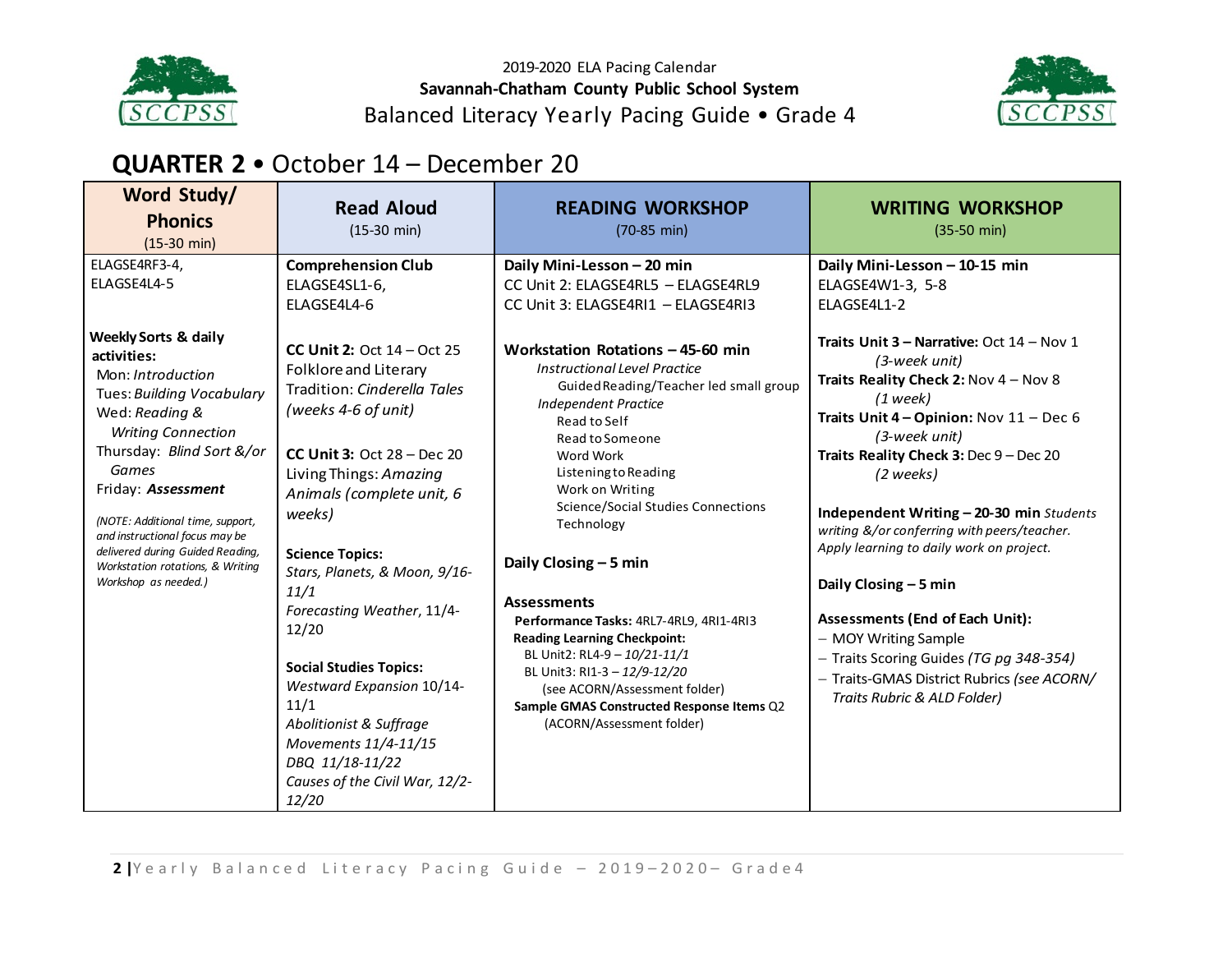



# **QUARTER 3** • January 7 – March 13

| Word Study/<br><b>Phonics</b><br>$(15-30 \text{ min})$                                                                                                                                                             | <b>Read Aloud</b><br>$(15-30 \text{ min})$                                                                                                                                                                | <b>READING WORKSHOP</b><br>$(70-85 \text{ min})$                                                                                                                                                                                                                                                 | <b>WRITING WORKSHOP</b><br>$(35-50 \text{ min})$                                                                                                                                                                                                                                                                                                                                                                 |
|--------------------------------------------------------------------------------------------------------------------------------------------------------------------------------------------------------------------|-----------------------------------------------------------------------------------------------------------------------------------------------------------------------------------------------------------|--------------------------------------------------------------------------------------------------------------------------------------------------------------------------------------------------------------------------------------------------------------------------------------------------|------------------------------------------------------------------------------------------------------------------------------------------------------------------------------------------------------------------------------------------------------------------------------------------------------------------------------------------------------------------------------------------------------------------|
| ELAGSE4RL3<br>ELAGSE4L4-5                                                                                                                                                                                          | <b>Comprehension Club</b><br><b>FLAGSF4SL1-6</b><br>ELAGSE4L4-6                                                                                                                                           | Daily Mini-Lesson - 20 min<br>CC Unit 5: ELAGSE4RI4 - ELAGSE4RI9 CC<br>Unit 4: ELAGSE4RL1 - ELAGSE4RL3                                                                                                                                                                                           | Daily Mini-Lesson - 10-15 min<br>ELAGSE4W1-3. 5-8<br>ELAGSE4L1-2                                                                                                                                                                                                                                                                                                                                                 |
| <b>Weekly Sorts &amp; Daily</b><br><b>Activities:</b><br>Mon: Introduction<br>Tues: Building Vocabulary<br>Wed: Reading &<br><b>Writing Connection</b><br>Thursday: Blind Sort &/or<br>Games<br>Friday: Assessment | CC Unit 5: Jan $7$ – Feb 21<br>Inspired by True Stories:<br>The Artist's Eye<br>(complete unit, 7 wks)<br>CC Unit 4: Feb $24 -$ Mar 13<br>A Sense of Self: Taking<br>Responsibility (wks 1-3 of 6<br>wks) | Workstation Rotations - 45-60 min<br>Instructional Level Practice<br>Guided Reading/Teacher led small group<br><b>Independent Practice</b><br>Read to Self<br>Read to Someone<br>Word Work<br>Listening to Reading<br>Work on Writing<br><b>Science/Social Studies Connections</b><br>Technology | Traits Unit 5 - Expository: Jan 7 - Jan 24<br>(3 week unit)<br>Traits Reality Check 4: Jan 27 - Jan 31<br>$(1$ week)<br>Traits Unit 6 - Narrative: Feb 3 - Feb 21<br>(3 week unit)<br>Traits Reality Check 5: Feb 24-Feb 28<br>$(1$ week)<br>Traits Unit 7 - Opinion: Mar 2 - Mar 13<br>(weeks 1&2 of 3 week unit)                                                                                               |
| (NOTE: Additional time, support,<br>and instructional focus may be<br>delivered during Guided Reading,<br>Workstation rotations, & Writing<br>Workshop as needed.)                                                 | <b>Science Topics:</b><br>Role of Organisms & Flow of<br>Energy, 1/7-2/28<br>Light & Sound, 3/2-4/3<br><b>Social Studies Topics:</b><br>Civil War, 1/7-2/14<br>Reconstruction, 2/17-3/13                  | Daily Closing $-5$ min<br><b>Assessments</b><br>Performance Tasks: 4RI4-4RI9, 4RL1-4RL3<br><b>Reading Learning Checkpoint:</b><br>BL Unit5: RI4-9 - 2/17-2/28<br>(see ACORN/Assessment folder)<br>Sample GMAS Constructed Response Items Q3<br>(ACORN/Assessment folder)                         | Independent Writing - 20-30 min Students<br>writing &/or conferring with peers/teacher. Apply<br>learning to daily work on project.<br>Daily Closing $-5$ min<br><b>Assessments (End of Each Unit):</b><br><b>MOY Benchmark Paper</b><br>Traits Scoring Guides (TG pg 348-354)<br>$\overline{\phantom{0}}$<br>Traits-GMAS District Rubrics (see<br>$\overline{\phantom{0}}$<br>ACORN/Traits Rubric & ALD Folder) |

### • **GMAS REVIEW** •

*Check with administration for site based pacing and expectations.*

**3** *|*Yearly Balanced Literacy Pacing Guide - 2019-2020- Grade4